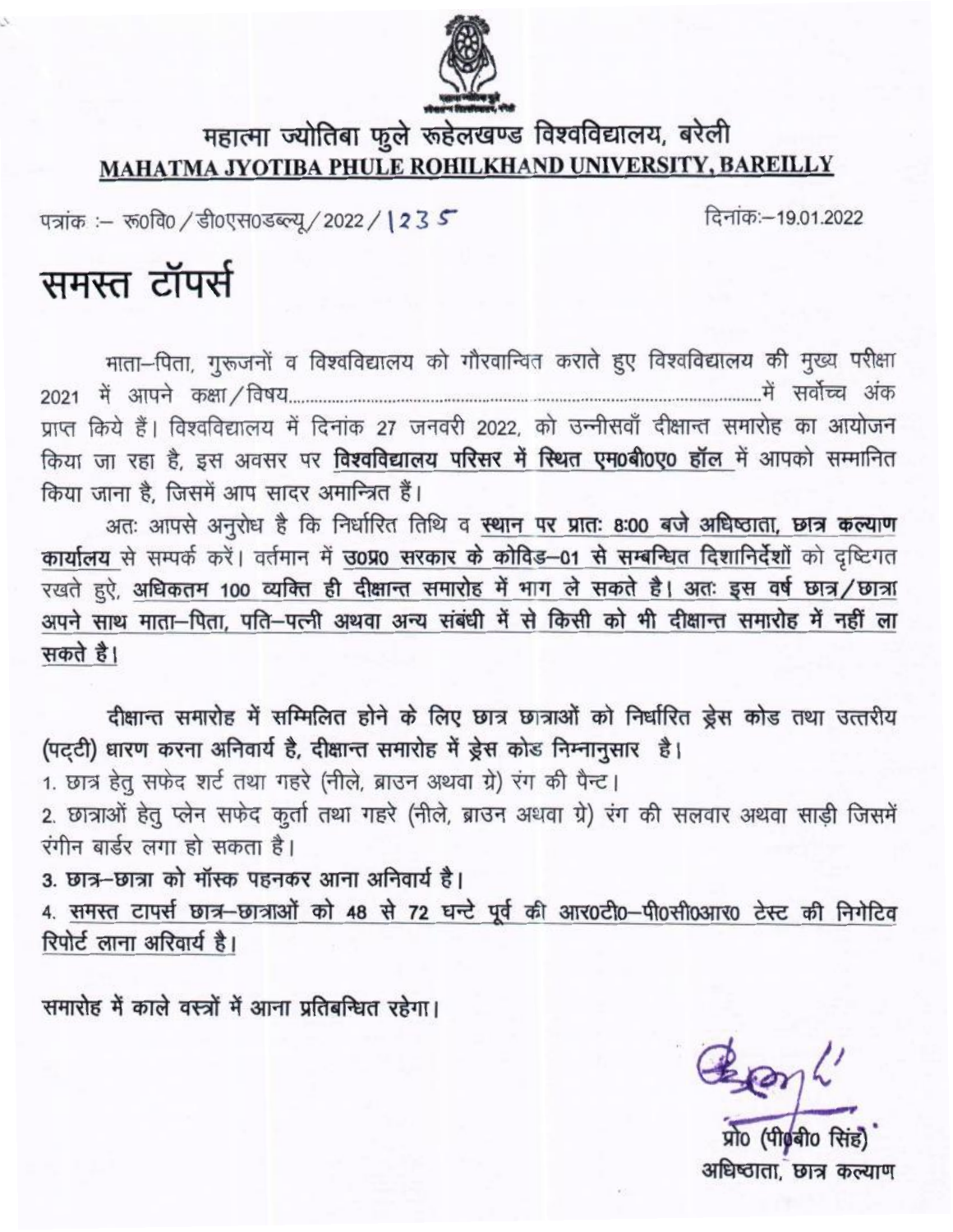## **Topper's List 2021 Examination** M.J.P. ROHILKHAND UNIVERSITY, BAREILLY.

| Medal<br>No.   | Class                                | Category | Roll No.     | Total<br>Marks | Max.<br>Marks | % age | Result      | Divison                   | Enrollment<br>No. | Name of<br>Candidate             | Name of<br>Candidate in<br>Hindi | Gen<br>der | Father's Name                             | Mother's Name                    | <b>College Name</b>                                                                            |
|----------------|--------------------------------------|----------|--------------|----------------|---------------|-------|-------------|---------------------------|-------------------|----------------------------------|----------------------------------|------------|-------------------------------------------|----------------------------------|------------------------------------------------------------------------------------------------|
| 1              | <b>B.A.(PART THIRD)</b>              | Regular  | 190011720014 | 957            | 1200          | 79.75 | Pass        | <b>FIRST</b>              | 18040414          | HARSHIKA<br>GANGWAR              | हर्षिका गंगवार                   | F          | SURENDRA<br>SINGH                         | SAROJ<br>GANGWAR                 | L.B.S. GROUP OF<br>EDUCATION INST. OF MGT.<br>COLLEGE, NAWABGANJ<br>(BAREILLY)                 |
| $\overline{2}$ | B.C.A. (Sixth<br>Sem.)               | Regular  | 2189430007   | 3470           | 4200          | 82.62 | PASS        | First                     | 17121000          | <b>MAITRAYEE</b><br><b>GUPTA</b> | मैत्रीय गुप्ता                   | E          | PRAVEEN<br>KUMAR GUPTA GUPTA              | PRATIKSHA                        | SHRI KRISHNA INSTITUTE<br>OF MANAGEMENT &<br>SCIENCE, CHANDAUSI,<br>SAMBHAL                    |
| $\overline{3}$ | <b>B.Com</b><br>(Computer) Part<br>Ш | Regular  | 190391160001 | 886            | 1300          | 68.15 | Pass        | First                     | 18164265          | <b>ADITI VARMA</b>               | अदिति वर्मा                      | F.         | ADITYA KUMAR NIDHI VERMA                  |                                  | REGIONAL COLLEGE OF<br>PROFESSIONAL STUDEIS &<br>RESEARCH, BAREILLY.                           |
| $\overline{4}$ | <b>B.Com (Honours)</b><br>Part III   | Regular  | 190405060009 | 1074           | 1400          | 76.71 | PASS        | <b>FIRST</b>              | 18165584          | <b>IQRA WASI</b>                 | इकरा वसी                         | F          | MOHD WASI<br>KHAN                         | <b>ARSHI KHATOON</b>             | SWAMI SHUKDEVANAND<br>MAHAVIDYALAYA,<br>SHAHJAHANPUR                                           |
| 5              | <b>B.Com FINANCE</b><br>SIXTH SEM.   | Regular  | 2935060013   | 2847           | 3600          | 79.08 | Pass        | First                     | 18009356          | AAYUSH VERMA                     | आयुष वर्मा                       | M          | <b>SUBHASH</b><br><b>CHANDRA</b><br>VERMA | <b>SAVITRI DEVI</b>              | SWAMI SHUKDEVANAND<br>MAHAVIDYALAYA,<br>SHAHJAHANPUR                                           |
| -6             | <b>B.Com Part III</b>                | Regular  | 190021020633 | 1460           | 2000          | 73.00 | Pass        | First                     | 18021914          | APAAR<br><b>MEHROTRA</b>         | अपार मैहरोत्रा                   | M          | RAJEEV<br><b>MEHROTRA</b>                 | <b>RASHMI</b><br><b>MEHROTRA</b> | <b>BAREILLY COLLEGE,</b><br><b>BAREILLY</b>                                                    |
| $\overline{7}$ | <b>B.D.S. FOURTH</b><br><b>YEAR</b>  | Regular  | 9066130019   | 2873           | 3600          | 79.81 | <b>PASS</b> | First with<br>Distinction | 17154615          | MAHIMA<br><b>MARWARI</b>         | महिमा मारवाणी                    | F          | BHARAMA<br><b>MARWARI</b>                 | VIJAYA<br><b>MARWARI</b>         | KOTHIWAL DENTAL<br><b>COLLEGE &amp; RESEARCH</b><br>CENTRE, MORADABAD                          |
| 8              | B.Ed. (IInd Yr.) -<br>Colleges       | Regular  | 204032100079 | 954            | 1100          | 86.73 | PASS        | <b>FIRST</b>              | 16030340          | SHUBHI RASTOGI                   | शुभी रस्तोगी                     | F          | MAHESH<br>KUMAR                           | ANITA                            | SHAFI DEGREE COLLEGE,<br><b>BISALPUR (PILIBHIT)</b>                                            |
| 9              | B.El.Ed. Four Year                   | Regular  | 9921280080   | 1971           | 2350          | 83.87 | PASS        | <b>FIRST</b>              | 17154977          | VACHASPATI                       | वाचस्पति                         | M          | <b>MUKESH</b><br>KUMAR                    | VIMLESH                          | <b>JAMUNA PRASAD</b><br>MEMORIAL COLLEGE,<br>BHAIRPUR KHAZURIA,<br><b>BAREILLY.</b>            |
| 10             | B.Ed. (IInd<br>Yr.)CAMPUS            | Regular  | 204140050015 | 932            | 1150          | 81.04 | Pass        | <b>FIRST</b>              | 16143406          | SRISHTI<br><b>CHAUDHARY</b>      | सृष्टि चौधरी                     | F          | DEVENDRA<br><b>SINGH</b>                  | <b>ANITA SINGH</b>               | <b>FACULTY OF EDUCATION &amp;</b><br>ALLIED SCIENCES,<br>UNIVERSITY CAMPUS,<br><b>BAREILLY</b> |
| 11             | B.H.M.C.T. (EIGHT<br>SEM.)           | Regular  | 9409010499   | 5552           | 7600          | 73.05 | PASS        | <b>FIRST</b>              | 17001218          | <b>GAURAV PANDEY</b>             | गौरव पाण्डेय                     | M          | MANISH<br>PANDEY                          | <b>VINDU PANDEY</b>              | MAHATMA JYOTIBA PHULE<br>ROHILKHAND UNIVERSITY<br>CAMPUS, BAREILLY                             |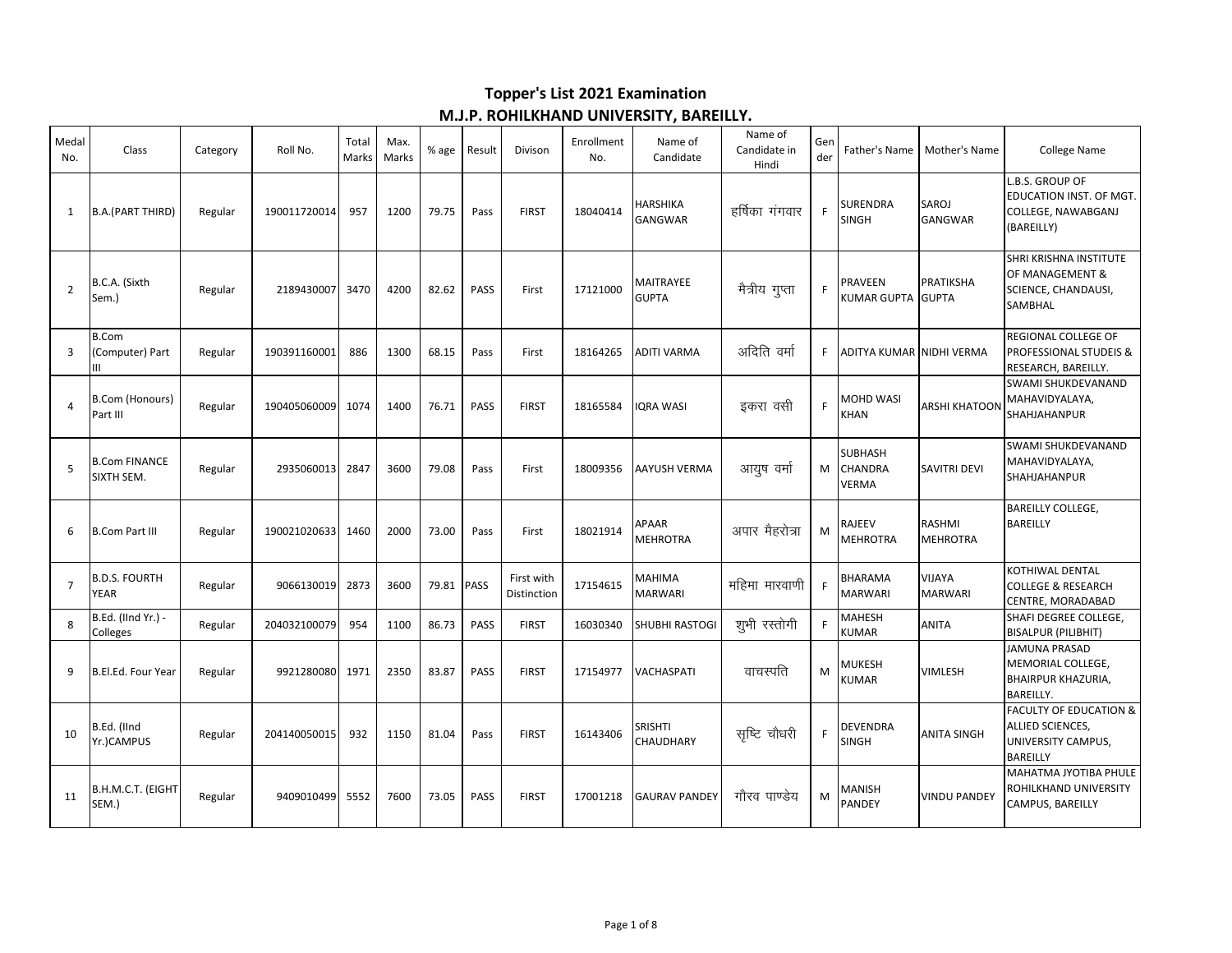| 12 | B.P.ED.                             | Regular | 204056330002 | 1194 | 1600 | 74.63 | PASS        | <b>FIRST</b>                        | 17000843 | <b>DIVYANI SINGH</b>   | दिव्यानी सिंह        | F  | ARUN<br>KUMARSINGH               | SEEMA SINGH              | <b>RUKMANI</b><br>MAHAVIDYALAYA,<br>LODHIPUR RAJPUR<br>(MORADABAD)                            |
|----|-------------------------------------|---------|--------------|------|------|-------|-------------|-------------------------------------|----------|------------------------|----------------------|----|----------------------------------|--------------------------|-----------------------------------------------------------------------------------------------|
| 13 | <b>B.Pharma (VIII</b><br>Sem)       | Regular | 9409051005   | 8.42 | 10   | 84.20 | PASS        | <b>FIRST</b>                        | 17001542 | <b>DAMINI SINGH</b>    | दामिनी सिंह          | F  | JETENDRA PAL<br>SINGH            | <b>GEENA SINGH</b>       | FACULTY OF PHARMACY,<br>UNIVERSITY CAMPUS,<br>BAREILLY.                                       |
| 14 | B.Sc.<br>Biotechnology,<br>Part III | Regular | 190511100014 | 2550 | 3000 | 85.00 | <b>PASS</b> | <b>FIRST</b>                        | 18164168 | <b>NISHITA GUPTA</b>   | निशिता गुप्ता        | F  | NAVEEN<br><b>GUPTA</b>           | <b>ARTI NAVNEET</b>      | KHANDELWAL COLLEGE OF<br><b>MANAGEMENT SCIENCE &amp;</b><br>TECHNOLOGY, BAREILLY.             |
| 15 | B.Sc. Computer,<br>Part III         | Regular | 190527070030 | 972  | 1350 | 72.00 | PASS        | <b>FIRST</b>                        | 18166193 | <b>SATYAM JAIN</b>     | सत्यम जैन            | M  | NARESH<br>KUMAR JAIN             | PREETI JAIN              | <b>KRISHNA COLLEGE OF</b><br><b>SCIENCE &amp; INFORMATION</b><br>TECHNOLOGY, BIJNOR           |
| 16 | B.Sc. Home<br>Science, Part III     | Regular | 190542040009 | 2329 | 2800 | 83.18 | PASS        | <b>FIRST</b>                        | 18164931 | <b>DIYA AGARWAL</b>    | दीया अग्रवाल         | F  | <b>DEEPAK</b><br><b>AGARWAL</b>  | PREETI<br><b>AGARWAL</b> | PUSHP INSTITUTE OF<br><b>SCIENCES &amp; HIGHER</b><br>STUDIES, PILIBHIT                       |
| 17 | <b>B.Sc. Honours</b><br>Part III    | Regular | 190537180071 | 1593 | 2000 | 79.65 | PASS        | <b>FIRST</b>                        | 18166583 | YASHASVI               | यशस्वी               | F. | <b>SHISHRAM</b>                  | <b>VEERWATI DEVI</b>     | <b>VIVEK COLLEGE OF</b><br>EDUCATION, BIJNOR                                                  |
| 18 | B.Sc.<br>Microbiology,<br>Part III  | Regular | 190557070011 | 2387 | 3000 | 79.57 | PASS        | <b>FIRST</b>                        | 18167689 | PRANZLY                | प्रांजली             | F. | <b>JITENDRA</b><br>KUMAR         | <b>VINITA</b>            | KRISHNA COLLEGE OF<br><b>SCIENCE &amp; INFORMATION</b><br>TECHNOLOGY, BIJNOR                  |
| 19 | <b>B.Sc. Part III</b>               | Regular | 190034030154 | 1137 | 1350 | 84.22 | Pass        | First                               | 18064840 | <b>MARYAM BI</b>       | मरियम बी             | F  | <b>SYED NASIR</b><br><b>MIAN</b> | HINA BI                  | GOVT. RAZA (P.G.)<br>COLLEGE, RAMPUR                                                          |
| 20 | B.Tech. 8th Sem<br>(CH)             | Regular | 2399020350   | 9.06 | 10   | 90.60 | <b>PASS</b> | <b>FIRST WITH</b><br><b>HONOURS</b> | 18000026 | <b>SHREYA SINGH</b>    | श्रेया सिंह          | F. | ASHOK KUMAR<br><b>SINGH</b>      | MADHU SINGH              | <b>INSTITUTE OF</b><br><b>ENGINEERING &amp;</b><br>TECHNOLOGY, UNIVERSITY<br>CAMPUS, BAREILLY |
| 21 | B.Tech. 8th Sem<br>(CSIT)           | Regular | 9409020889   | 8.98 | 10   | 89.80 | PASS        | <b>FIRST WITH</b><br><b>HONOURS</b> | 17001393 | <b>RAVI GIRI</b>       | रवि गिरि             | M  | <b>SHIV MURTI</b><br>GIRI        | <b>GIRJA GIRI</b>        | <b>INSTITUTE OF</b><br><b>ENGINEERING &amp;</b><br>TECHNOLOGY, UNIVERSITY<br>CAMPUS, BAREILLY |
| 22 | B.Tech. 8th Sem<br>(EC)             | Regular | 9409020817   | 8.51 | 10   | 85.10 | PASS        | <b>FIRST WITH</b><br><b>HONOURS</b> | 17001343 | SHUBHAM<br>KUMARTIWARI | शुभम कुमार<br>तिवारी | M  | PRAMOD<br>KUMAR TIWARI           | <b>ASHA TIWARI</b>       | <b>INSTITUTE OF</b><br><b>ENGINEERING &amp;</b><br>TECHNOLOGY, UNIVERSITY<br>CAMPUS, BAREILLY |
| 23 | B.Tech. 8th Sem<br>(EE)             | Regular | 9409021206   | 8.52 | 10   | 85.20 | PASS        | <b>FIRST WITH</b><br><b>HON</b>     | 17001481 | PAYAL GOSWAMI          | पायल गोस्वामी        | F. | <b>SURENDRA GIRI</b>             | <b>SUNITA</b><br>GOSWAMI | <b>INSTITUTE OF</b><br><b>ENGINEERING &amp;</b><br>TECHNOLOGY, UNIVERSITY<br>CAMPUS, BAREILLY |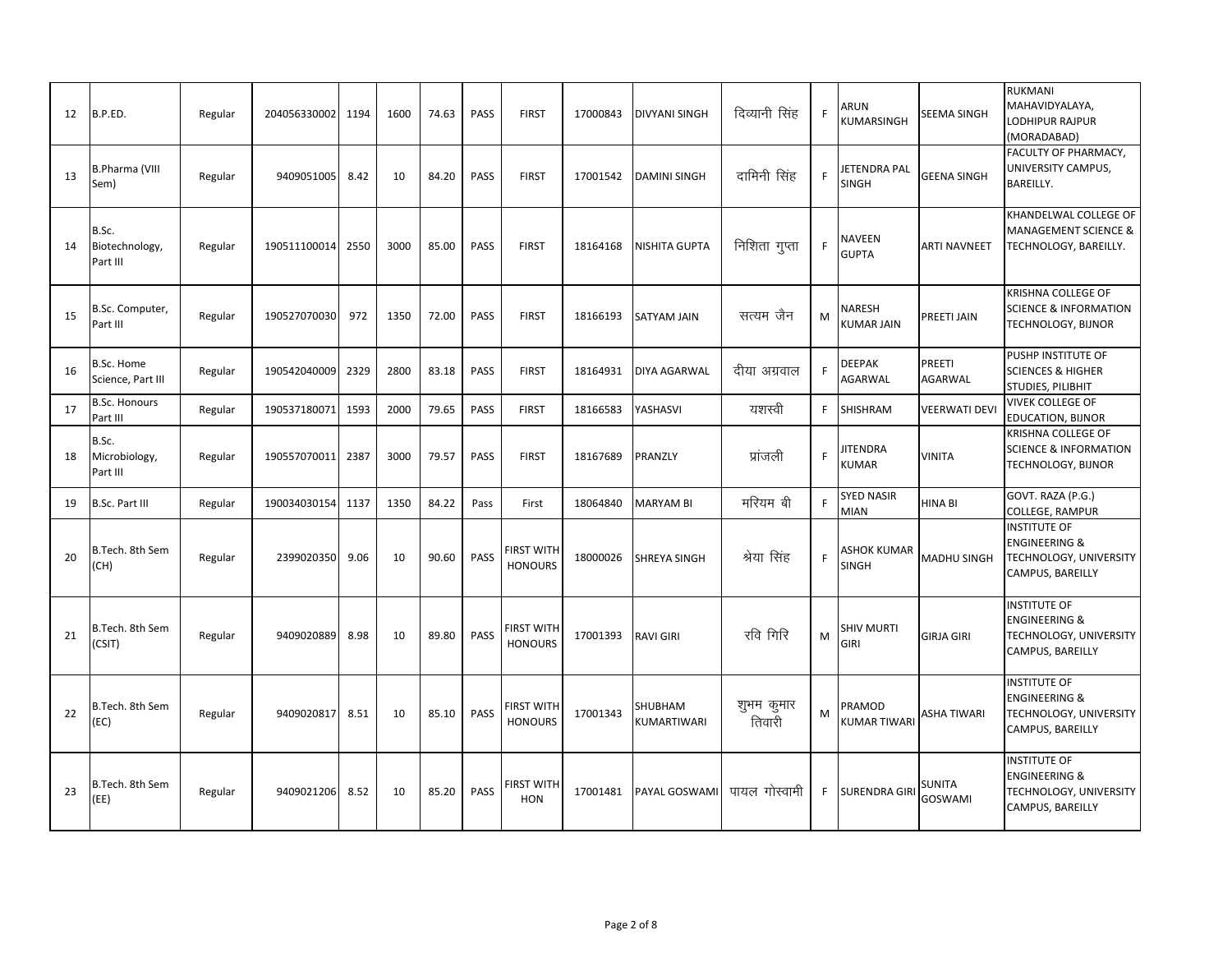| 24 | B.Tech. 8th Sem<br>(EI)                                                          | Regular        | 9409020342   | 8.55 | 10   | 85.50 | PASS | FIRST WITH<br><b>HON</b>        | 17001248 | <b>HARSHIT GUPTA</b>    | हर्षित गुप्ता        | M | MAHESH<br>KUMAR GUPTA                        | <b>GEETANJALI</b><br><b>GUPTA</b> | <b>INSTITUTE OF</b><br><b>ENGINEERING &amp;</b><br>TECHNOLOGY, UNIVERSITY<br>CAMPUS, BAREILLY                |
|----|----------------------------------------------------------------------------------|----------------|--------------|------|------|-------|------|---------------------------------|----------|-------------------------|----------------------|---|----------------------------------------------|-----------------------------------|--------------------------------------------------------------------------------------------------------------|
| 25 | B.Tech. 8th Sem<br>(ME)                                                          | Regular        | 9409021116   | 8.67 | 10   | 86.70 | PASS | <b>FIRST WITH</b><br><b>HON</b> | 17001430 | <b>AMIT PATHAK</b>      | अमित पाठक            | M | HARI NARAYAN<br><b>PATHAK</b>                |                                   | <b>INSTITUTE OF</b><br><b>ENGINEERING &amp;</b><br>SUSHILA PATHAK TECHNOLOGY, UNIVERSITY<br>CAMPUS, BAREILLY |
| 26 | <b>BACHOLER OF</b><br><b>LIBRARY AND</b><br><b>INFORMATION</b><br><b>SCIENCE</b> | Regular        | 212071020024 | 750  | 900  | 83.33 | PASS | <b>FIRST</b>                    | 17008570 | AANCHAL                 | ऑचल                  | F | RAVI SHANKER<br><b>TRIPATHI</b>              | VIMAL                             | <b>BAREILLY COLLEGE,</b><br>BAREILLY                                                                         |
| 27 | L.L.B. (5 Year)                                                                  | Regular        | 8047060116   | 3499 | 5000 | 69.98 | PASS | <b>FIRST</b>                    | 16004156 | SACHIN<br>CHAUHAN       | सचिन चौहान           | M | CHAMAN<br>SINGH<br>CHAUHAN                   | <b>REETA</b><br>CHAUHAN           | KRISHNA COLLEGE OF LAW,<br><b>BIJNOR</b>                                                                     |
| 28 | LL.B. Sixth Sem                                                                  | Regular        | 2191020004   | 2148 | 3100 | 69.29 | PASS | <b>FIRST</b>                    | 15009510 | ANUSHKA<br>MOOLCHANDANI | अनुष्का<br>मूलचंदानी |   | <b>RADHA</b><br>KRISHAN<br><b>MOOCHANDAN</b> | <b>BOBBY</b>                      | BAREILLY COLLEGE,<br>BAREILLY                                                                                |
| 29 | LL.M. Ivth Sem                                                                   | Regular        | 203017060003 | 880  | 1300 | 67.69 | PASS | <b>FIRST</b>                    | 11026908 | NEETI SHARMA            | नीती शर्मा           | F | <b>VINOD KUMAR</b><br><b>SHARMA</b>          | <b>POONAM</b><br>SHARMA           | KRISHNA COLLEGE OF LAW,<br><b>BIJNOR</b>                                                                     |
| 30 | M.A.<br>PHILOSOPHY                                                               | <b>REGULAR</b> | 203059040003 | 1525 | 2000 | 76.25 | PASS | <b>FIRST</b>                    | 16061110 | SAGARIKA<br>BEHERA      | सागरिका बेहरा        | F | SAROJ KUMAR<br><b>BEHERA</b>                 | NILIMA BEHERA                     | <b>FACULTY OF EDUCATION &amp;</b><br>ALLIED SCIENCES,<br>UNIVERSITY CAMPUS,<br><b>BAREILLY</b>               |
| 31 | M.A. CLINICAL<br>PSYCHOLOY- IV<br>SEM                                            | Regular        | 203069040009 | 1383 | 2000 | 69.15 | PASS | First                           | 16015113 | SARANNYU<br>TRIPATHI    | सरन्नूय त्रिपाठी     | F | DEVENDRA<br><b>MANI TRIPATHI</b>             | <b>ROLEE TRIPATHI</b>             | <b>FACULTY OF EDUCATION &amp;</b><br>ALLIED SCIENCES,<br>UNIVERSITY CAMPUS,<br>BAREILLY                      |
| 32 | M.A.(F) Ancient<br>History &<br>Culture(IV Sem)                                  | Regular        | 203029010004 | 1243 | 1600 | 77.69 | PASS | <b>FIRST</b>                    | 16007814 | SHWETA<br>SHARMA        | श्वेता शर्मा         | F | RAM SEWAK<br><b>SHARMA</b>                   | PUSHPLATA<br>SHARMA               | MAHATMA JYOTIBA PHULE<br>ROHILKHAND UNIVERSITY<br>CAMPUS, BAREILLY                                           |
| 33 | M.A.(F) Drawing<br>& Painting                                                    | Regular        | 200101170001 | 667  | 800  | 83.38 | PASS | <b>FIRST</b>                    | 13039180 | <b>ARTI PAUL</b>        | आरती पॉल             | E | CHOTE LAL<br>PAUL                            | <b>SARITA DEVI</b>                | SAHU RAM SWAROOP<br>MAHILA MAHAVIDYALAYA,<br>BAREILLY.                                                       |
| 34 | M.A.(F) Fashion<br>Designing                                                     | Regular        | 200141170018 | 620  | 800  | 77.50 | PASS | <b>FIRST</b>                    | 16017759 | <b>SONAM HASAN</b>      | सोनम हसन             | F | TAQDEER UL<br><b>HASAN</b>                   | ZEHRA BI                          | SAHU RAM SWAROOP<br>MAHILA MAHAVIDYALAYA,<br>BAREILLY.                                                       |
| 35 | M.A.(F)<br>Economics                                                             | Private        | 205117140002 | 729  | 1000 | 72.90 | PASS | <b>FIRST</b>                    | 11131469 | NISHAT JAMEEL           | निशात जमील           | F | JAMEEL<br>AHMAD                              | <b>QUMAR JAHAN</b>                | SAUBHAGYAVATI BAI DANI<br>MAHILA MAHAVIDYALAYA,<br>DHAMPUR (BIJNOR)                                          |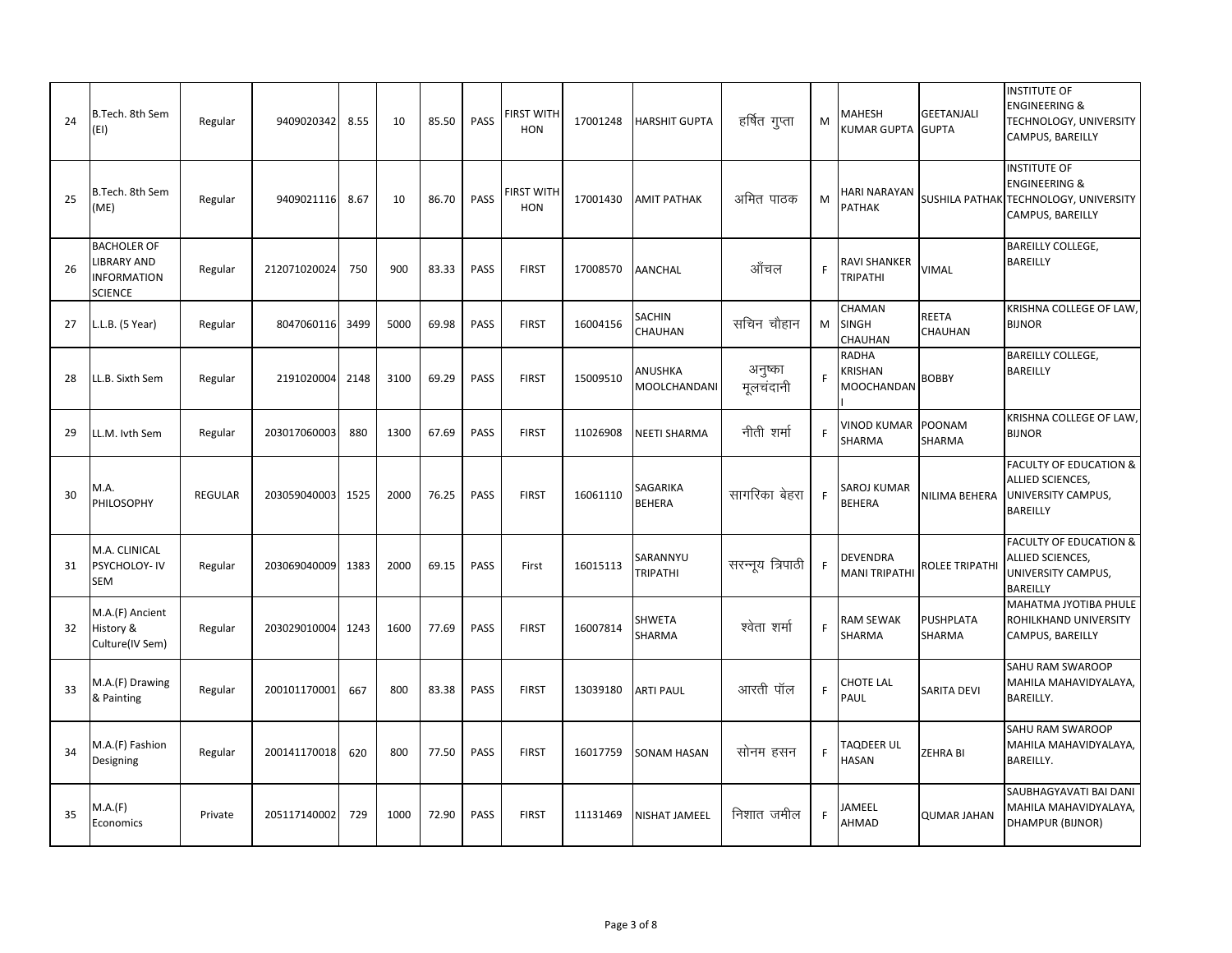| 36 | M.A.(F) Education                         | Private | 205121450039 | 727  | 1000 | 72.70 | PASS | <b>FIRST</b> | 11018793 | <b>MANU PANDEY</b>        | मनु पाण्डेय     |    | <b>DINESH KUMAR</b><br>PANDEY             | KAMLA PANDEY               | ANUBIS DEGREE COLLEGE,<br>MEERGANJ, BAREILLY.                                           |
|----|-------------------------------------------|---------|--------------|------|------|-------|------|--------------|----------|---------------------------|-----------------|----|-------------------------------------------|----------------------------|-----------------------------------------------------------------------------------------|
| 37 | M.A.(F) English                           | Regular | 200137170013 | 728  | 1000 | 72.80 | PASS | <b>FIRST</b> | 16108451 | <b>BHAVYA KHANNA</b>      | भाव्या खन्ना    | F. | SANJEEV<br><b>KUMAR</b><br>KHANNA         | <b>ARCHANA</b><br>KHANNA   | VARDHMAN COLLEGE,<br><b>BIJNOR</b>                                                      |
| 38 | M.A.(F) English<br>(IV Sem)               | Regular | 203049040021 | 1061 | 1300 | 81.62 | PASS | <b>FIRST</b> | 16015627 | <b>SAMIKSHA DIXIT</b>     | समीक्षा दीक्षित | F  | <b>SANJEEV DIXIT</b>                      | <b>SANNO DIXIT</b>         | <b>FACULTY OF EDUCATION &amp;</b><br>ALLIED SCIENCES,<br>UNIVERSITY CAMPUS,<br>BAREILLY |
| 39 | M.A.(F)<br>Geography                      | Regular | 200151020025 | 773  | 1000 | 77.30 | PASS | <b>FIRST</b> | 16008457 | <b>AMIT KUMAR</b>         | अमित कुमार      | M  | PRITHVI RAJ<br><b>SINGH YADAV</b>         | SOMWATI DEVI               | <b>BAREILLY COLLEGE,</b><br>BAREILLY                                                    |
| 40 | M.A.(F) Hindi                             | Private | 205161020472 | 773  | 1000 | 77.30 | PASS | <b>FIRST</b> | 16030331 | SHOBHIT MISHRA            | शोभित मिश्रा    | M  | RAJNEESH<br><b>KUMAR</b><br><b>MISHRA</b> | <b>MEERA MISHRA</b>        | BAREILLY COLLEGE,<br>BAREILLY                                                           |
| 41 | M.A.(F) History                           | Private | 205174090007 | 676  | 900  | 75.11 | PASS | <b>FIRST</b> | 19002891 | ALOK SINGH                | आलोक सिंह       | M  | SUKHPAL<br>SINGH                          | <b>CHAMAN DEVI</b>         | <b>GLOBAL INSTITUTE OF</b><br>EDUCATION,<br>NARAYANPUR, TANDA<br>(RAMPUR)               |
| 42 | M.A.(F) Home<br>Science                   | Regular | 200189510003 | 971  | 1200 | 80.92 | PASS | <b>FIRST</b> | 13052735 | <b>GUL AFSHAN</b>         | गुल अफशॉ        | F  | ZAHIRROL<br>ISLAM                         | ZEENAT                     | <b>SHAHEEN SMARAK</b><br>MAHAVIDYALAYA,<br>MANOUTA, ASMOLI<br>(SAMBHAL)                 |
| 43 | M.A.(F)<br>Mathematics                    | Private | 205195020018 | 677  | 1000 | 67.70 | PASS | <b>FIRST</b> | 14170418 | MOHD AMIR<br>KHAN         | मो0 अमिर खान    | M  | MOHD YUNUS<br>KHAN                        | <b>ZAHIDA KHAN</b>         | GANDHI FAIZ-E-AAM (P.G.)<br>COLLEGE, SHAHJAHANPUR                                       |
| 44 | M.A.(F) Military<br><b>Studies</b>        | Regular | 200201020002 | 775  | 1000 | 77.50 | PASS | <b>FIRST</b> | 16008146 | PREETI SAGAR              | प्रीति सागर     | F. | <b>NANHEY RAM</b>                         | REKHARANI                  | BAREILLY COLLEGE,<br>BAREILLY                                                           |
| 45 | M.A.(F) Music                             | Regular | 200214020004 | 713  | 800  | 89.13 | PASS | <b>FIRST</b> | 16048572 | RICHA VERMA               | ऋचा वर्मा       | F. | SANJAY KUMAR INDU VERMA                   |                            | GOVT. MAHILA (P.G.)<br>MAHAVIDYALAYA,<br>RAMPUR                                         |
| 46 | M.A.(F) Persian                           | Private | 200225020001 | 693  | 900  | 77.00 | PASS | <b>FIRST</b> | 16060252 | <b>SHADAB KHAN</b>        | शादाब खान       | M  | <b>ISHAK KHAN</b>                         | <b>HASEEN BEGUM</b>        | GANDHI FAIZ-E-AAM (P.G.)<br>COLLEGE, SHAHJAHANPUR                                       |
| 47 | M.A.(F)<br>Philosophy                     | Regular | 200231020003 | 661  | 900  | 73.44 | PASS | <b>FIRST</b> | 13100992 | <b>VIRENDRA PAL</b>       | वीरेन्द्र पाल   | M  | <b>CHANDRA PAL</b>                        | <b>LEELA WATI</b>          | BAREILLY COLLEGE,<br>BAREILLY                                                           |
| 48 | M.A.(F) Political<br>Science              | Private | 205247010007 | 676  | 900  | 75.11 | PASS | <b>FIRST</b> | 15099541 | SHIVAM SINGH              | शिवम सिंह       | M  | DHANANJAY<br>SINGH                        | NISHA SINGH                | DEVTA MAHAVIDYALAYA,<br>MORNA (BIJNOR)                                                  |
| 49 | M.A.(F)<br>Psychology                     | Regular | 200254030005 | 762  | 1000 | 76.20 | PASS | <b>FIRST</b> | 16049996 | MEHREEN<br><b>MANSOOR</b> | मेहरीन मंसूर    | F. | <b>MANSOOR ALI</b>                        | RUKHSANA<br><b>MANSOOR</b> | GOVT. RAZA (P.G.)<br>COLLEGE, RAMPUR                                                    |
| 50 | M.A.(F) Regional<br>Economics (IV<br>Sem) | Regular | 203039010003 | 1264 | 2000 | 63.20 | PASS | <b>FIRST</b> | 16030146 | <b>BHUVNESH</b><br>KUMAR  | भुवनेश कुमार    | M  | <b>JUGAL KISHOR</b>                       | <b>SURAJ WATI</b>          | MAHATMA JYOTIBA PHULE<br>ROHILKHAND UNIVERSITY<br>CAMPUS, BAREILLY                      |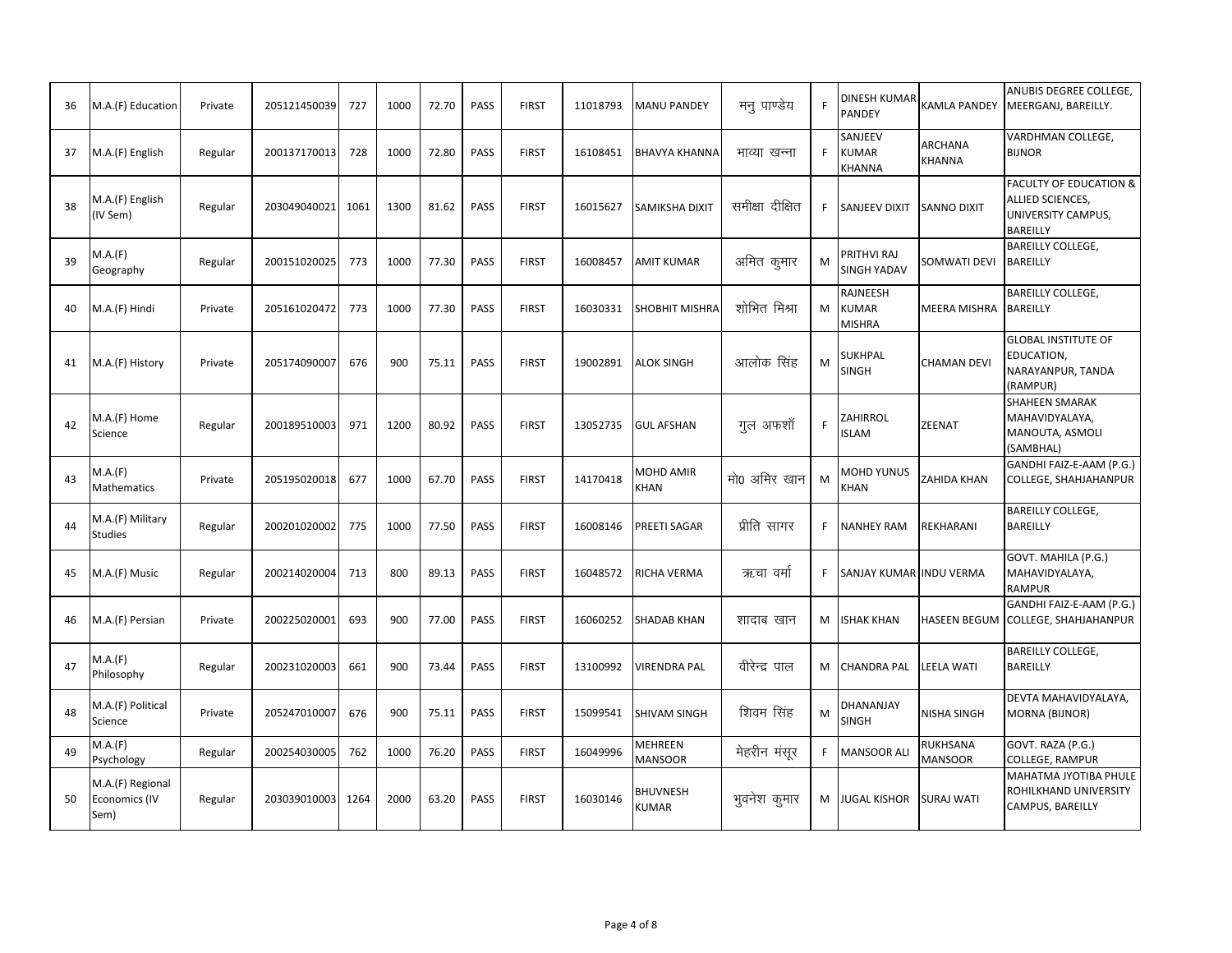| 51 | M.A.(F) Sanskrit                             | Regular | 200266100012 | 837  | 1000 | 83.70 | PASS        | <b>FIRST</b>                        | 19001705 | <b>NISHA</b>                       | निशा                | F  | DEVENDRA<br><b>SINGH</b>                               | <b>GEETA DEVI</b>               | HINDU COLLEGE,<br><b>MORADABAD</b>                                                            |
|----|----------------------------------------------|---------|--------------|------|------|-------|-------------|-------------------------------------|----------|------------------------------------|---------------------|----|--------------------------------------------------------|---------------------------------|-----------------------------------------------------------------------------------------------|
| 52 | M.A.(F) Sociology                            | Private | 205281021009 | 686  | 900  | 76.22 | PASS        | <b>FIRST</b>                        | 14111879 | SHUBHANGI<br><b>GANGWAR</b>        | शुभांगी गंगवार      | F. | PRABHAT<br><b>RANJAN</b><br>GANGWAR                    | <b>SHIKHA</b><br><b>GANGWAR</b> | <b>BAREILLY COLLEGE,</b><br>BAREILLY                                                          |
| 53 | M.A.(F) Urdu                                 | Regular | 200314030034 | 712  | 900  | 79.11 | PASS        | <b>FIRST</b>                        | 14043495 | NAZIA KHAN                         | नाजिया खान          | F. | <b>RAUF KHAN</b>                                       | SHAMMEM<br>AKHTAR               | GOVT. RAZA (P.G.)<br>COLLEGE, RAMPUR                                                          |
| 54 | M.B.A. General<br>IVth Sem                   | Regular | 203079010021 | 7.83 | 10   | 78.30 | PASS        | <b>FIRST</b>                        | 16007180 | RASHI JAIN                         | राशि जैन            | F  | <b>DINESH</b><br>CHANDRA JAIN                          | USHA JAIN                       | MAHATMA JYOTIBA PHULE<br>ROHILKHAND UNIVERSITY<br>CAMPUS, BAREILLY                            |
| 55 | M.B.A. Marketing<br>IVth Sem                 | Regular | 203089010028 | 7.42 | 10   | 74.20 | PASS        | <b>FIRST</b>                        | 15147576 | DIVYANSHU<br>AGARWAL               | दिव्यांशु अग्रवाल   | M  | GAURI<br>SHANKER<br>AGARWAL                            | SANDHYA<br>AGARWAL              | MAHATMA JYOTIBA PHULE<br>ROHILKHAND UNIVERSITY<br>CAMPUS, BAREILLY                            |
| 56 | M.B.B.S.III YEAR<br>PART II                  | Regular | 8061210018   | 1801 | 2450 | 73.51 | PASS        | -----                               | 16199297 | AVANTIKA<br>CHHIMWAL               | अवंतिका<br>छिमवाल   | F  | BHUWAN<br>CHHIMWAL                                     | SHYAMLY<br>CHHIMWAL             | S.R.M.S. INSTITUTE OF<br>MEDICAL SCIENCES,<br>BAREILLY                                        |
| 57 | M.C.A. 6th Sem                               | Regular | 203109020067 | 9.70 | 10   | 97.00 | PASS        | <b>FIRST WITH</b><br><b>HONOURS</b> | 16001599 | <b>KESHAV GUPTA</b>                | केशव गुप्ता         | M  | <b><i>RISHAN</i></b><br><b>GOPAL GUPTA</b>             | AWDHESH<br><b>GUPTA</b>         | <b>INSTITUTE OF</b><br><b>ENGINEERING &amp;</b><br>TECHNOLOGY, UNIVERSITY<br>CAMPUS, BAREILLY |
| 58 | M.Com(F)                                     | Regular | 200573200003 | 955  | 1300 | 73.46 | PASS        | <b>FIRST</b>                        | 16195499 | RICHA KOCHER                       | रिचा कोचर           | F  | SANJAY<br>KOCHER                                       | <b>UMA KOCHER</b>               | ACE INSTITUTE OF<br><b>MANAGEMENT &amp;</b><br>TECHNOLOGY, BUDAUN                             |
| 59 | M.D./M.S.Final<br>(AYURVEDA)                 | Regular | 200602260003 | 706  | 900  | 78.44 | PASS        | $1 - 1$                             | 18003381 | <b>DHANESH</b><br><b>AWASTHI</b>   | धनेश अवस्थी         | M  | AWADHESH<br><b>AWASTHI</b>                             | SUMAN<br>AWASTHI                | <b>LALIT HARI STATE</b><br>AYURVEDIC P.G. COLLEGE<br>& HOSPITAL, PILIBHIT                     |
| 60 | M.D./M.S.Final<br>Year                       | Regular | 211121210004 | 579  | 800  | 72.38 | PASS        | $1 - 1$                             | 18003437 | SWARNEET<br><b>BHAMRA</b>          | स्वर्णीत भमरा       | F. | <b>SUKHVINDER</b><br><b>PAL SINGH</b><br><b>BHAMRA</b> | <b>SUKHBIR</b>                  | S.R.M.S. INSTITUTE OF<br>MEDICAL SCIENCES,<br>BAREILLY                                        |
| 61 | M.Ed. (IVTH<br>SEM.)                         | Regular | 203119060048 | 1596 | 2000 | 79.80 | Pass        | <b>FIRST</b>                        | 09121143 | <b>SHIV NANDAN</b><br><b>SINGH</b> | शिव नन्दन सिंह      | M  | <b>JAG MOHAN</b><br><b>SINGH</b>                       | SUSHILA DEVI                    | MAHATMA JYOTIBA PHULE<br>ROHILKHAND UNIVERSITY<br>CAMPUS, BAREILLY                            |
| 62 | M.ED. Second<br>Year                         | Regular | 206171100019 | 1088 | 1300 | 83.69 | <b>PASS</b> | First                               | 14110463 | <b>JYOTI</b>                       | ज्योति              | F  | <b>JITENDRA KMR SHASHI</b>                             |                                 | KHANDELWAL COLLEGE OF<br>MANAGEMENT SCIENCE &<br>TECHNOLOGY, BAREILLY.                        |
| 63 | M.Sc. Ag(Final)<br>Agricultural<br>Agronomy) | Regular | 200937110007 | 640  | 800  | 80.00 | Pass        | <b>FIRST</b>                        | 15005773 | KAMLESH<br>KUMAR JOSHI             | कमलेश कुमार<br>जोशी | M  | SHAMBHU<br><b>DATT JOSHI</b>                           | KANA JOSHI                      | RANJEET SINGH<br>MEMORIAL (P.G.)<br>COLLEGE, DHAMPUR (<br>BIJNOR)                             |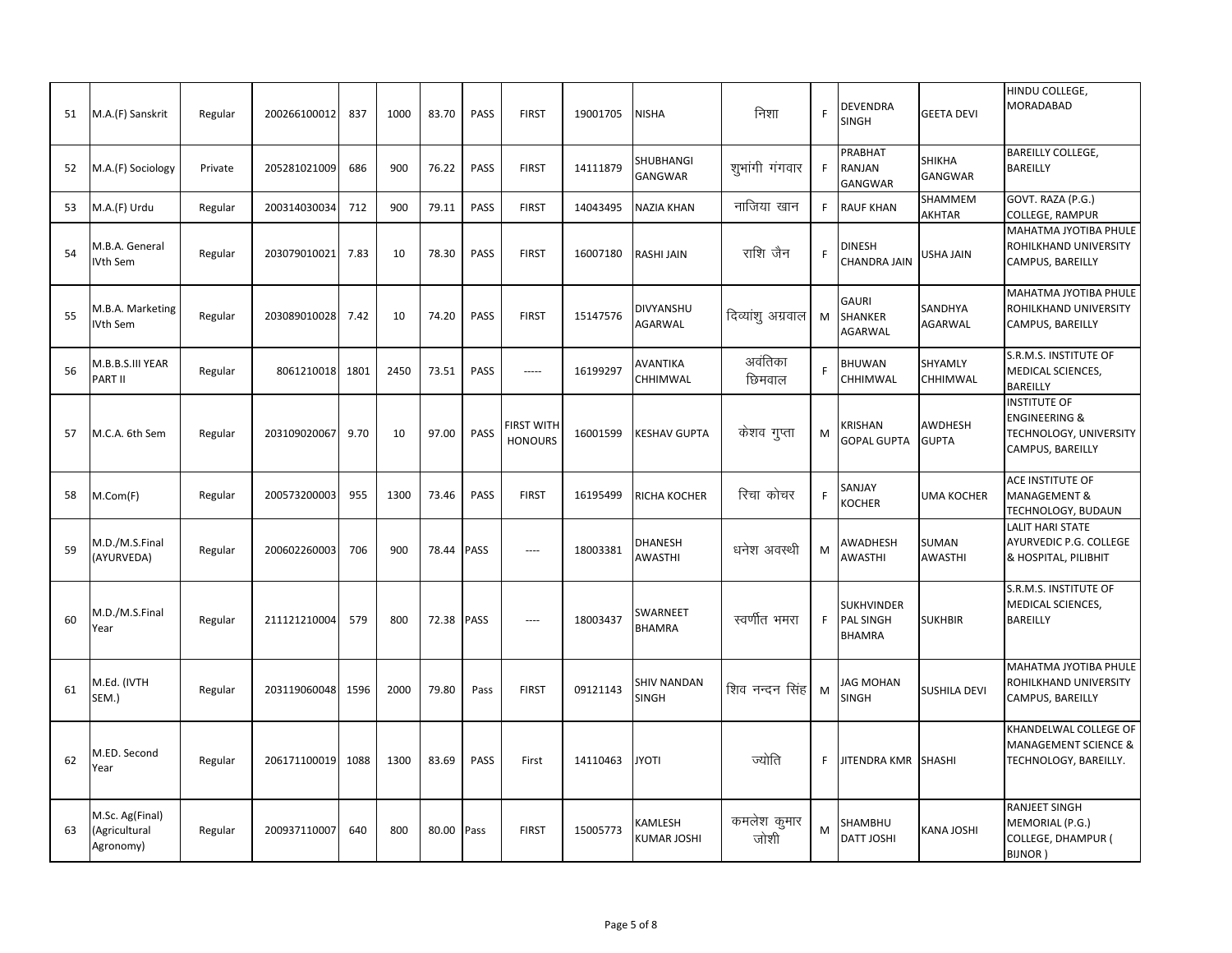| 64 | M.Sc. Ag(Final)<br>(Agricultural<br>Economics)       | Regular | 200927110014 | 616  | 800  | 77.00 | PASS | <b>FIRST</b>                 | 15005845 | SUBHASH<br>CHANDRA      | सुभाष चन्द्रा     | М  | <b>PREM SHANKER NON WATI</b>                |                                  | <b>RANJEET SINGH</b><br>MEMORIAL (P.G.)<br>COLLEGE, DHAMPUR (<br>BIJNOR)                  |
|----|------------------------------------------------------|---------|--------------|------|------|-------|------|------------------------------|----------|-------------------------|-------------------|----|---------------------------------------------|----------------------------------|-------------------------------------------------------------------------------------------|
| 65 | M.Sc. Ag(Final)<br>(Agricultural<br>Horticulture)    | Regular | 200957110001 | 657  | 800  | 82.13 | Pass | <b>FIRST</b>                 | 15005727 | <b>NEHA</b>             | नेहा              | F. | LAVESH KUMAR GEETA DEVI                     |                                  | RANJEET SINGH<br>MEMORIAL (P.G.)<br>COLLEGE, DHAMPUR (<br>BIJNOR)                         |
| 66 | M.Sc. Chemistry<br>SEM-4                             | Regular | 203159010014 | 2820 | 3500 | 80.57 | PASS | FIRST WITH<br><b>HONOURS</b> | 19000253 | SWATI<br><b>GANGWAR</b> | स्वाति गंगवार     | F. | SOMPAL                                      | RAJESHWARI<br><b>DEVI</b>        | MAHATMA JYOTIBA PHULE<br>ROHILKHAND UNIVERSITY<br>CAMPUS, BAREILLY                        |
| 67 | M.Sc. Final,<br>Botany                               | Regular | 200651130002 | 1104 | 1400 | 78.86 | PASS | <b>FIRST</b>                 | 13105126 | AIMAN KHAN              | एमन खान           | F  | <b>RIZWAN KHAN</b>                          | <b>SHBNAM KHAN</b>               | <b>VEERANGNA RANI</b><br>AVATIBAI LODHI GOVT.<br>MAHILA MAHAVIDYALAYA,<br>BAREILLY.       |
| 68 | M.Sc. Final,<br>Chemistry                            | Regular | 200667420045 | 885  | 1200 | 73.75 | PASS | <b>FIRST</b>                 | 14141441 | VAIBHAV KUMAR<br>RANA   | वैभव कुमार राना   | M  | <b>OM PRAKASH</b><br><b>SINGH</b>           | <b>SUCHETA RANI</b>              | LAKSHYA COLLEGE OF<br><b>MANAGEMENT &amp;</b><br>TECHNOLOGY, BAGWARA,<br>SEOHARA (BIJNOR) |
| 69 | M.Sc. Final.<br>Environmental<br>Science             | Regular | 200671020001 | 1026 | 1200 | 85.50 | PASS | <b>FIRST</b>                 | 16010438 | AFREE ZULFIQAR          | आफरी<br>जुल्फिकार | F  | ZULFIQAR<br>AHMAD                           | KHALDA<br><b>ZULFIQAR</b>        | BAREILLY COLLEGE,<br><b>BAREILLY</b>                                                      |
| 70 | M.Sc. Final, Home<br>Science, (Food &<br>Nutrition)  | Regular | 204118040012 | 772  | 1000 | 77.20 | PASS | <b>FIRST</b>                 | 16197854 | PARUL                   | पारूल             | F  | HARBHAJAN<br><b>SINGH</b>                   | GEETADEVI                        | <b>HASMI MAHILA</b><br>MAHAVIDYALAYA,<br>AMROHA                                           |
| 71 | M.Sc. Final, Home<br>Science, (Human<br>Development) | Regular | 204132040014 | 787  | 1000 | 78.70 | PASS | <b>FIRST</b>                 | 14184329 | SOUMYA<br>SHARMA        | सौम्या शर्मा      | F  | YOGENDRA<br>KUMAR                           | CHITRALEKHA<br>SHARMA            | PUSHP INSTITUTE OF<br><b>SCIENCES &amp; HIGHER</b><br>STUDIES, PILIBHIT                   |
| 72 | M.Sc. Final,<br>Mathematics                          | Regular | 200725020002 | 795  | 1000 | 79.50 | PASS | <b>FIRST</b>                 | 16061343 | <b>DEEPALI SHARMA</b>   | दीपाली शर्मा      | F  | PRAMOD<br><b>KUMAR</b><br>SHARMA            | <b>NEERAJ SHARMA</b>             | GANDHI FAIZ-E-AAM (P.G.)<br><b>COLLEGE, SHAHJAHANPUR</b>                                  |
| 73 | M.Sc. Final,<br>Physics                              | Regular | 200743200001 | 950  | 1200 | 79.17 | PASS | <b>FIRST</b>                 | 16045159 | <b>ANJALI GUPTA</b>     | अंजलि गुप्ता      | F  | <b><i>KRISHNA</i></b><br><b>GOPAL GUPTA</b> | SITAGUPTA                        | ACE INSTITUTE OF<br><b>MANAGEMENT &amp;</b><br>TECHNOLOGY, BUDAUN                         |
| 74 | M.Sc. Final,<br><b>Statistics</b>                    | Regular | 200751020002 | 867  | 1200 | 72.25 | PASS | <b>FIRST</b>                 | 16141449 | RACHNA<br>CHAUDHARY     | रचना चौधरी        | E  | SUKHLAL<br>CHAUDHARY                        | <b>SUMAN DEVI</b>                | BAREILLY COLLEGE,<br>BAREILLY                                                             |
| 75 | M.Sc. Final,<br>Zoology                              | Regular | 200766040015 | 937  | 1200 | 78.08 | PASS | <b>FIRST</b>                 | 14123834 | SHIVI PARASHAR          | शिवि पराशर        | F  | ANUJ KUMAR<br>SHARMA                        | SULEKHA<br>SHARMA                | DAYANAND ARYA KANYA<br>DEGREE COLLEGE,<br>MORADABAD                                       |
| 76 | M.Sc.<br>Final, Industrial<br>Chemsitry              | Regular | 200717110014 | 857  | 1200 | 71.42 | PASS | <b>FIRST</b>                 | 14134762 | <b>MAYUR MOHAN</b>      | मयूर मोहन         | м  | CHANDRA<br>PRAKASH<br><b>SINGH</b>          | <b>MAMTA</b><br><b>CHAUDHARY</b> | RANJEET SINGH<br>MEMORIAL (P.G.)<br>COLLEGE, DHAMPUR (<br>BIJNOR)                         |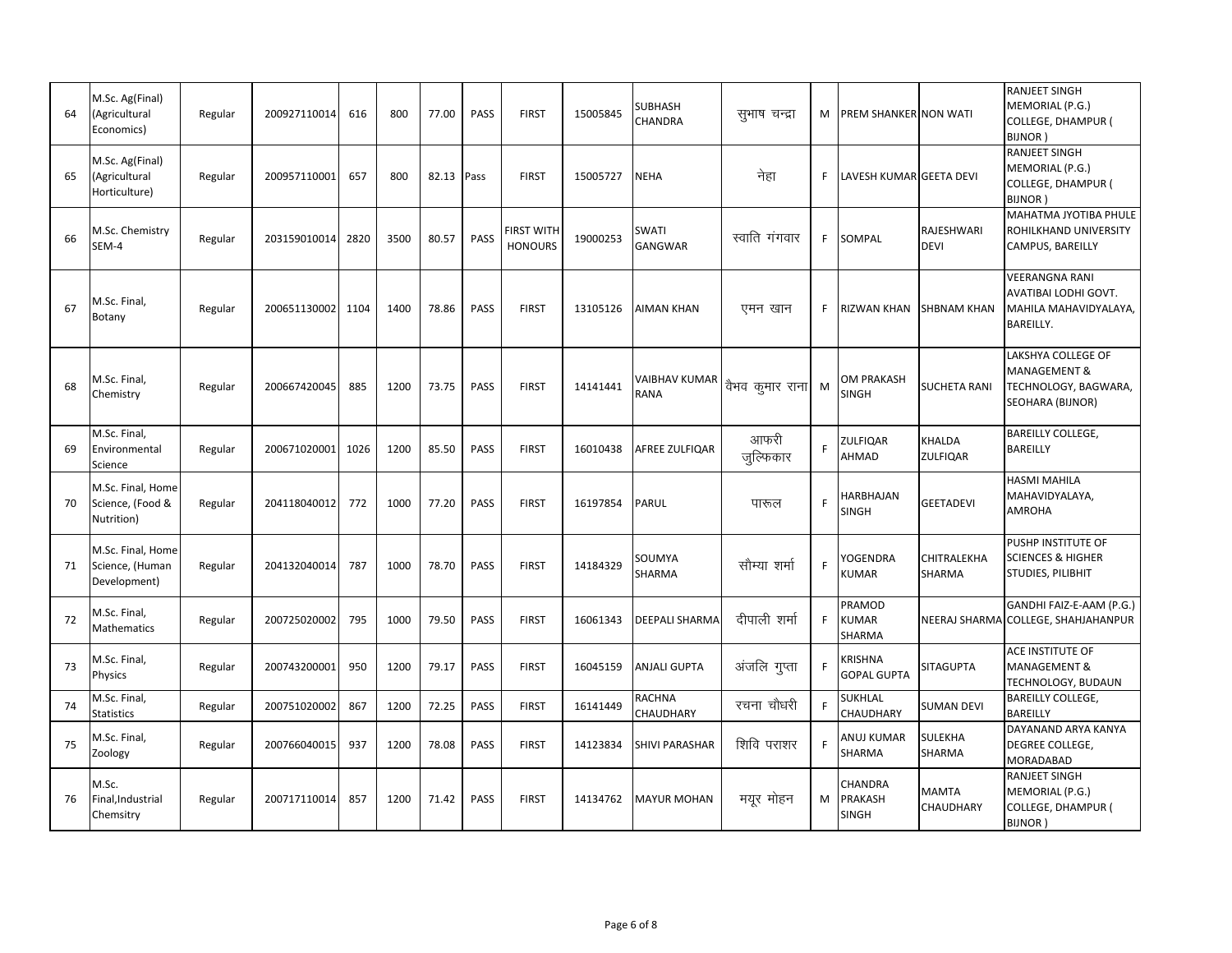| 77 | M.Sc. IV Sem,<br><b>Plant Science</b><br>(Botany)                      | Regular | 203189010020 | 3010 | 3600 | 83.61 | PASS | <b>FIRST WITH</b><br><b>HONOURS</b> | 16112521 | <b>UMANG SINGH</b>              | उमंग सिंह      | F. | <b>SUDHIR KUMAR PALLAVI</b>              |                     | MAHATMA JYOTIBA PHULE<br>ROHILKHAND UNIVERSITY<br>CAMPUS, BAREILLY      |
|----|------------------------------------------------------------------------|---------|--------------|------|------|-------|------|-------------------------------------|----------|---------------------------------|----------------|----|------------------------------------------|---------------------|-------------------------------------------------------------------------|
| 78 | M.Sc. Ivth Sem<br>Animal<br>Science(Zoology)                           | Regular | 203199010018 | 2859 | 3600 | 79.42 | PASS | <b>FIRST</b>                        | 14110973 | SHUBHA<br><b>GANGWAR</b>        | शुभा गंगवार    |    | BHUPENDRA<br><b>SINGH</b>                | <b>SAVITRI DEVI</b> | MAHATMA JYOTIBA PHULE<br>ROHILKHAND UNIVERSITY<br>CAMPUS, BAREILLY      |
| 79 | M.Sc. Ivth Sem<br><b>Mathematics</b>                                   | Regular | 203169010004 | 2144 | 2400 | 89.33 | PASS | <b>FIRST WITH</b><br><b>HONOURS</b> | 19000015 | ANSHIKA<br><b>AGARWAL</b>       | अंशिका अग्रवाल |    | NITISH<br><b>AGARWAL</b>                 | SHALINI<br>AGARWAL  | MAHATMA JYOTIBA PHULE<br>ROHILKHAND UNIVERSITY<br>CAMPUS, BAREILLY      |
| 80 | M.Sc. Ivth Sem<br>Physics                                              | Regular | 203149010002 | 3113 | 3600 | 86.47 | PASS | <b>FIRST WITH</b><br><b>HONOURS</b> | 16009979 | <b>ANSHIMA GUPTA</b>            | अंशिमा गुप्ता  | F. | SATSIH<br><b>CHANDRA</b><br><b>GUPTA</b> | <b>SHASHIGUPTA</b>  | MAHATMA JYOTIBA PHULE<br>ROHILKHAND UNIVERSITY<br>CAMPUS, BAREILLY      |
| 81 | M.Sc.<br>Microbiology,                                                 | Regular | 203269010001 | 2705 | 3400 | 79.56 | PASS | <b>FIRST</b>                        | 16108894 | AAFIYA<br>SHAMEEM               | आफिया शमीम     |    | SHAMEEM<br>AHMAD                         | RAZIA SULTAN        | MAHATMA JYOTIBA PHULE<br>ROHILKHAND UNIVERSITY<br>CAMPUS, BAREILLY      |
| 82 | M.Sc.(F) Home<br>Science(General)                                      | Regular | 204122040003 | 1231 | 1450 | 84.90 | PASS | <b>FIRST</b>                        | 14184410 | KANCHAN<br>GANGWAR              | कंचन गंगवार    | F  | OM PRAKASH<br>GANGWAR                    | KUSUM               | PUSHP INSTITUTE OF<br><b>SCIENCES &amp; HIGHER</b><br>STUDIES, PILIBHIT |
| 83 | M.Sc.(F) Military<br><b>Studies</b>                                    | Regular | 200731020001 | 725  | 1000 | 72.50 | PASS | First                               | 12104780 | <b>ACHANDRA</b><br><b>SINGH</b> | अचन्द्रा सिंह  | F  | <b>BADAN SINGH</b>                       | <b>MAYA DEVI</b>    | BAREILLY COLLEGE,<br>BAREILLY                                           |
| 84 | M.SW. FOURTH<br><b>SEM</b>                                             | Regular | 203207180010 | 2999 | 3750 | 79.97 | PASS | <b>FIRST</b>                        | 14139462 | TANU SHARMA                     | तनु शर्मा      |    | MOKSHENDRA<br>SHARMA                     | MANOJ SHARMA        | <b>VIVEK COLLEGE OF</b><br><b>EDUCATION, BIJNOR</b>                     |
| 85 | <b>MASTER OF</b><br><b>DENTAL SURGERY</b>                              | Regular | 191266130004 | 546  | 700  | 78.00 | PASS | PASS                                | 18000974 | <b>KABYIK GOLDAR</b>            | काब्यिक गोलदार | M  | KALYAN<br><b>KUMAR</b><br>GOLDAR         | <b>BILA GOLDAR</b>  | KOTHIWAL DENTAL<br><b>COLLEGE &amp; RESEARCH</b><br>CENTRE, MORADABAD   |
| 86 | <b>MASTER OF</b><br>LIBRARY &<br><b>INFORMATION</b><br><b>SCIENCE</b>  | Regular | 213121020005 | 876  | 1000 | 87.60 | PASS | <b>FIRST</b>                        | 19000017 | <b>DEEPIKA SINGH</b>            | दीपिका सिंह    |    | <b>DR MAHESH</b><br><b>KUMAR SINGH</b>   | SANDHYA SINGH       | <b>BAREILLY COLLEGE,</b><br>BAREILLY                                    |
| 87 | M.Sc. (FINAL) -<br>ANIMAL<br><b>HUSBANDRY &amp;</b><br><b>DAIRYING</b> | Regular | 200941420016 | 496  | 800  | 62.00 | PASS | <b>FIRST</b>                        | 14184754 | PRADEEP ANAND                   | प्रदीप आनन्द   | M  | <b>JITENDRA</b><br>KUMAR                 | <b>MITLESH DEVI</b> | CHAUDHARY HARNAM<br>SINGH MAHAVIDYALAYA,<br>BHUTA (BAREILLY)            |
| 88 | M.Sc. (FINAL) -<br>ANIMAL<br><b>HUSBANDRY &amp;</b><br><b>DAIRYING</b> | Regular | 200941420027 | 496  | 800  | 62.00 | PASS | <b>FIRST</b>                        | 14184819 | <b>VIJAY PATEL</b>              | विजय पटेल      | M  | DHANPAL<br><b>SINGH</b>                  | <b>SAVITRI DEVI</b> | CHAUDHARY HARNAM<br>SINGH MAHAVIDYALAYA,<br><b>BHUTA (BAREILLY)</b>     |
| 89 | B.B.A.(Sixth Sem.)                                                     | Regular | 2171020047   | 3488 | 4400 | 79.27 | PASS | <b>FIRST</b>                        | 18006488 | RITIKA KHATI                    | रितिका खाटी    |    | CHANDAN<br><b>SINGH KHATI</b>            | <b>HEMA KHATI</b>   | BAREILLY COLLEGE,<br>BAREILLY                                           |